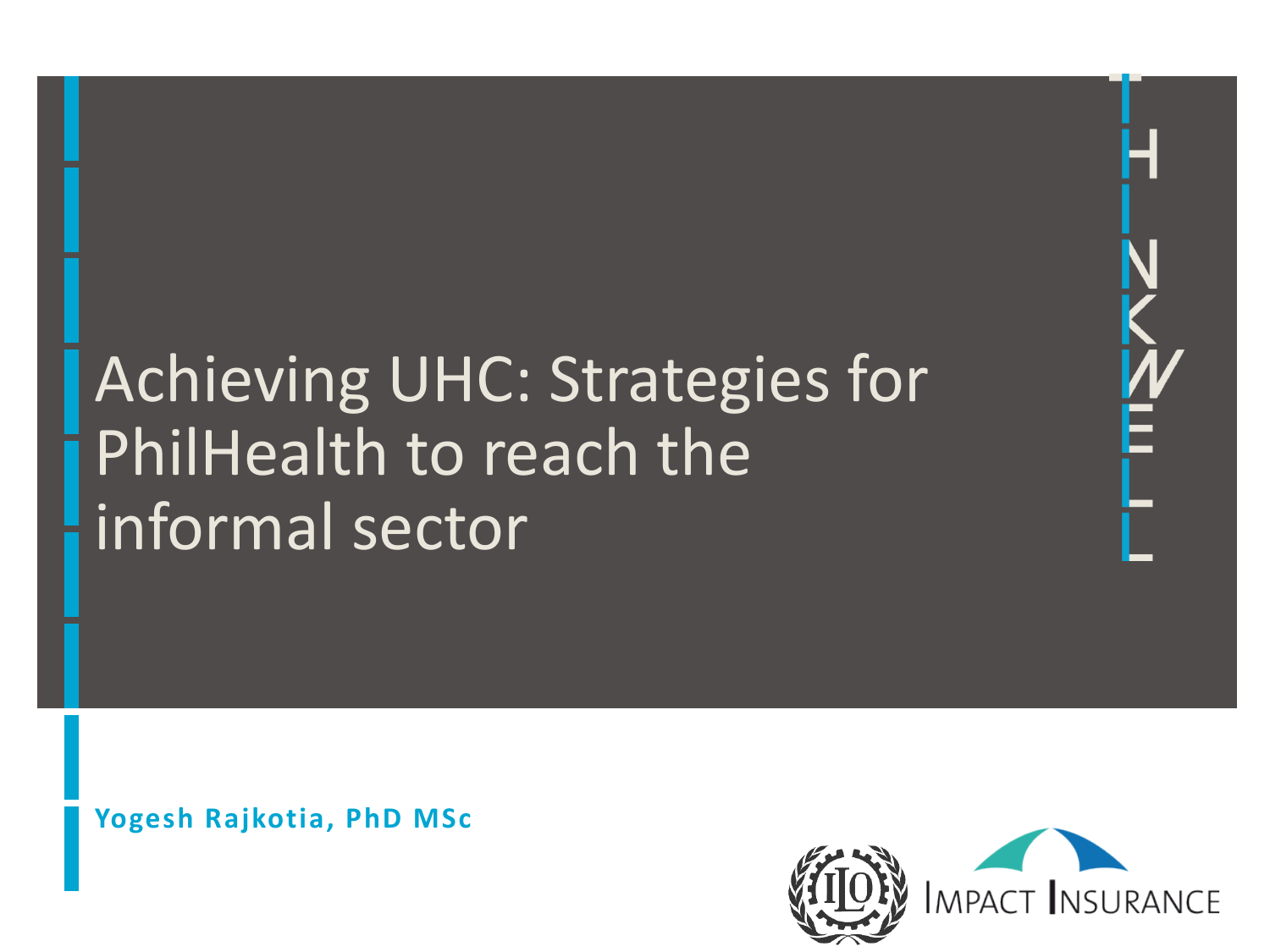#### **Objectives**

—Assess strategies to expand coverage and enrollment of informal sector

—Provide broader observations related to PhilHealth's role in the health sector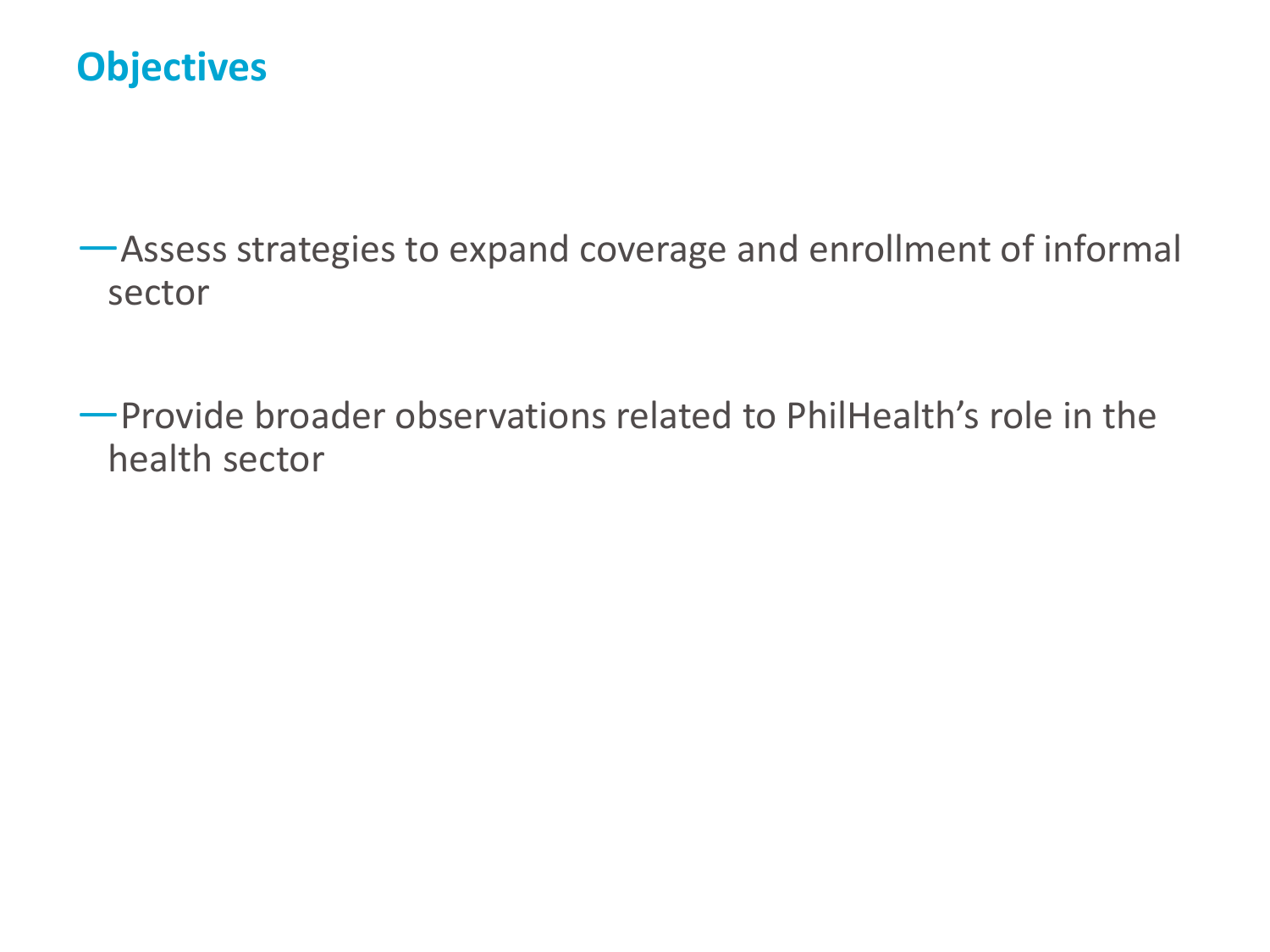#### **Background: Who are the 18.5 million missing middle?**

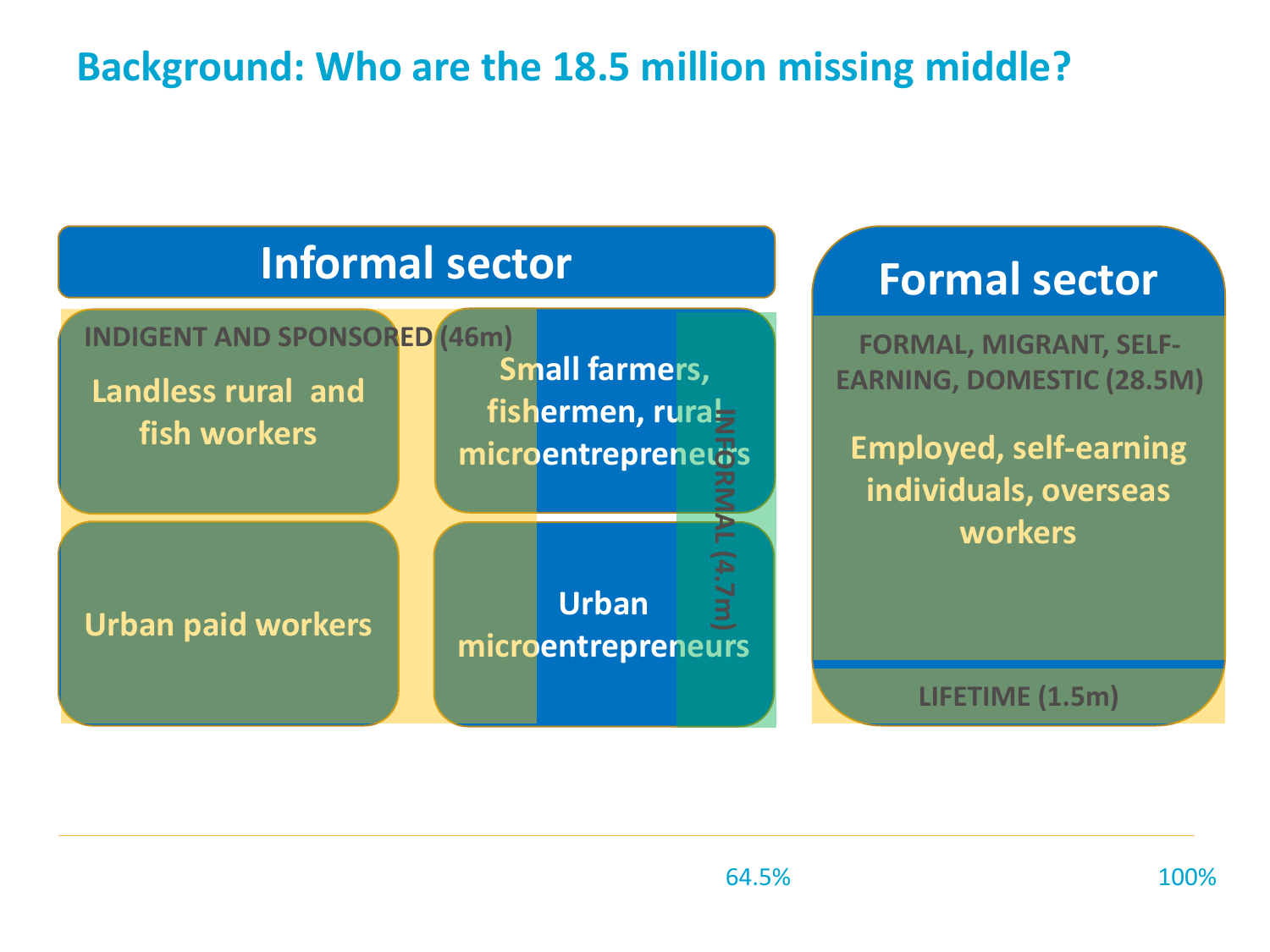### **A pivotal moment: PhilHealth is emerging as a defining player for healthcare in the Philippines**

- —Growing market share: 34% of GHE in 2011
- —Legitimacy of PhilHealth within the population has grown
- —President is committed to leveraging PhilHealth as a mechanism to achieve UHC
- —Innovative reforms planned: Global budget, client satisfaction, etc
- —Progress in improving NBB demonstrates PhilHealth's growing power: 7% in 2013 to 42% in 2014
- —Opportunity to increase financial protection for population is high: current OOP is 54% of THE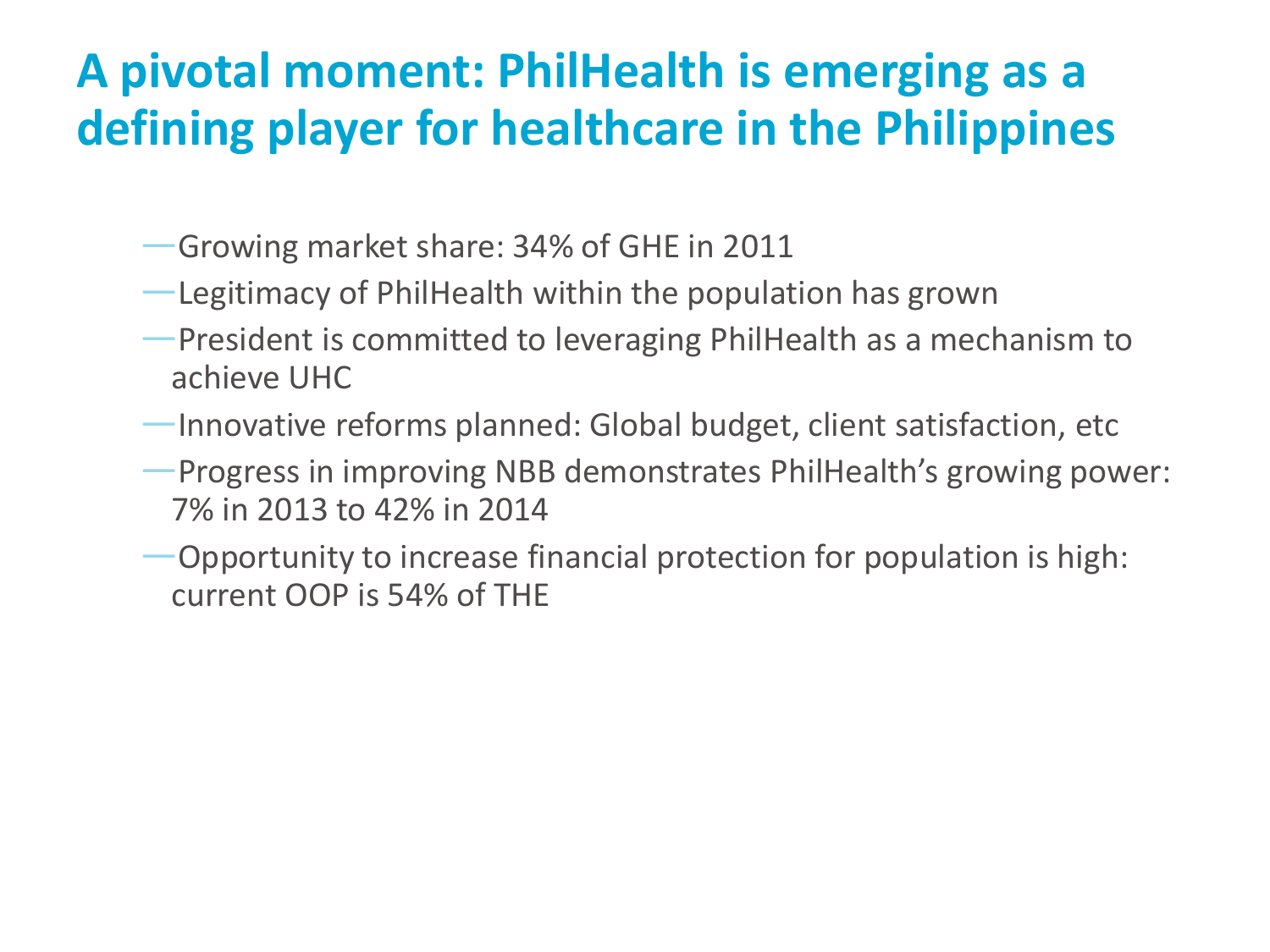# **The missing middle is within reach: many opportunities emerging**

- —Existence of large distribution groups allows for efficient coverage of the majority of the "missing middle"
- —Many potential distributers, such as TSPI, Card see value add to their own products to distribute PhilHealth
- —Private sector capacity to support premium collection is growing (ex/pawn shops, eMoney, retailers)
- —Increasing premium payment continuity is critically important to effectively cover the 'missing middle'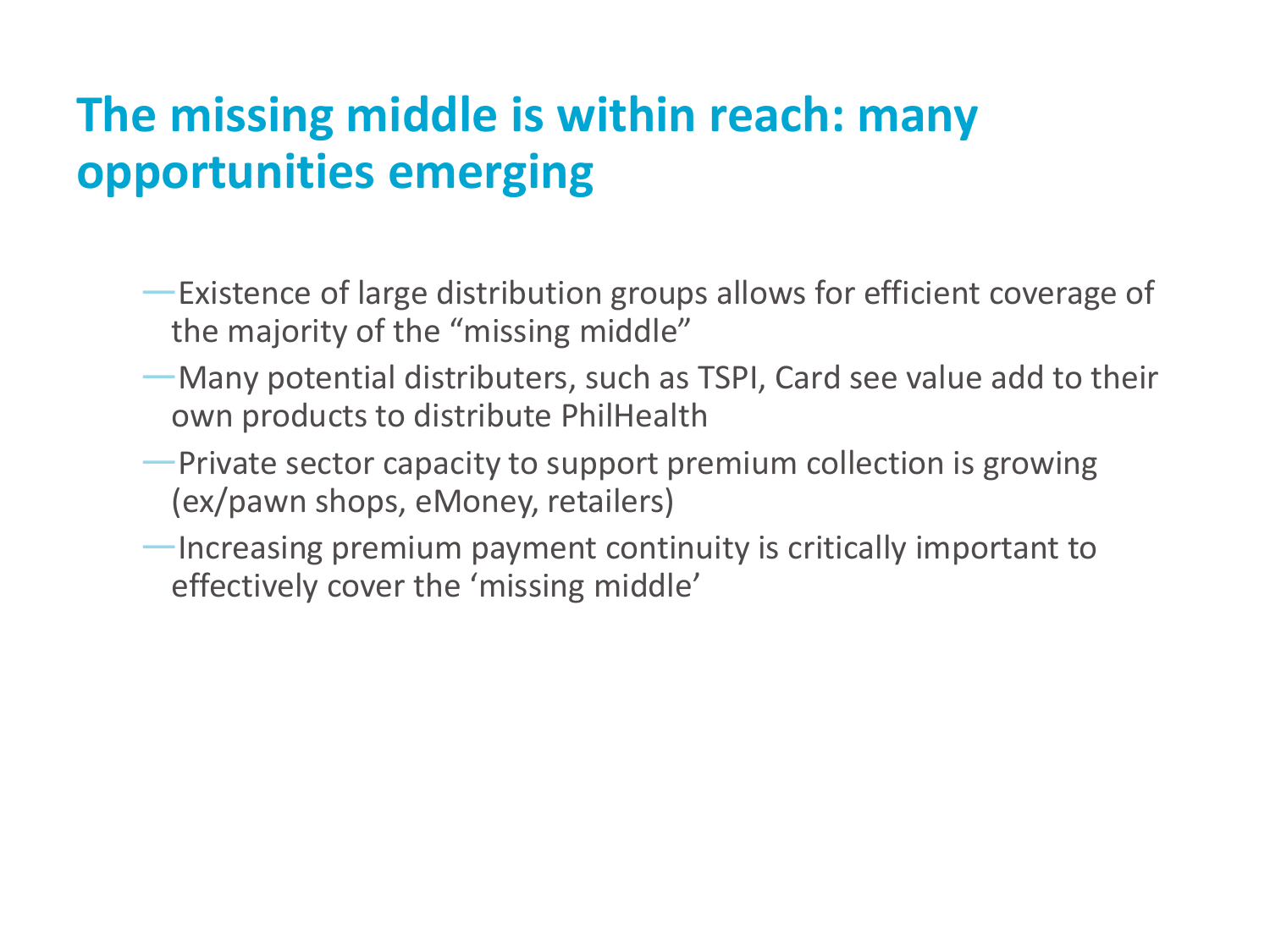#### **Expansion of coverage and benefits is eminent: absorptive capacity development is essential**

- —Expansion will require improved capacities for promotion, enrollment, beneficiary education, billing, grievance
- —Efficient systems and processes for distributers and payment collection agents are needed
- —Customer service for members is essential to continue building confidence in system
- —Existence of motivated private sector entities can support many required capacities
- —Distribution agents require dedicated support from PhilHealth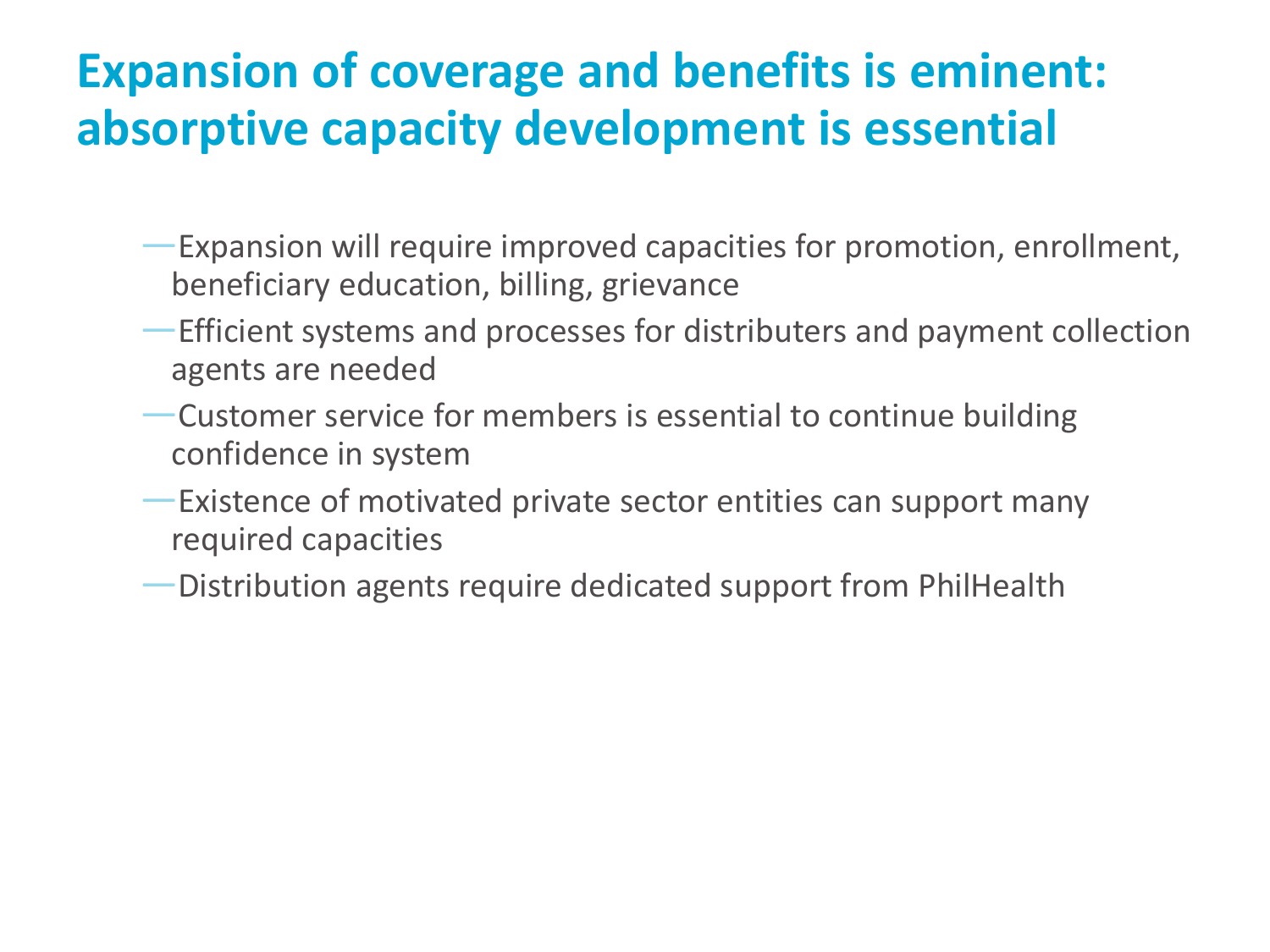### **PhilHealth has growing power to influence the performance of the health sector**

- —Case payments linked to disease burden
- —Gatekeeping at primary care level
- —Rationalization of pharmaceutical pricing, generic consumption
- —Potential to deepen role in quality of care through "Managed care" model
- —Leveraging ICD-10 data to revitalize and redefine national HMIS
- —"Corporatization" of hospitals by granting financial autonomy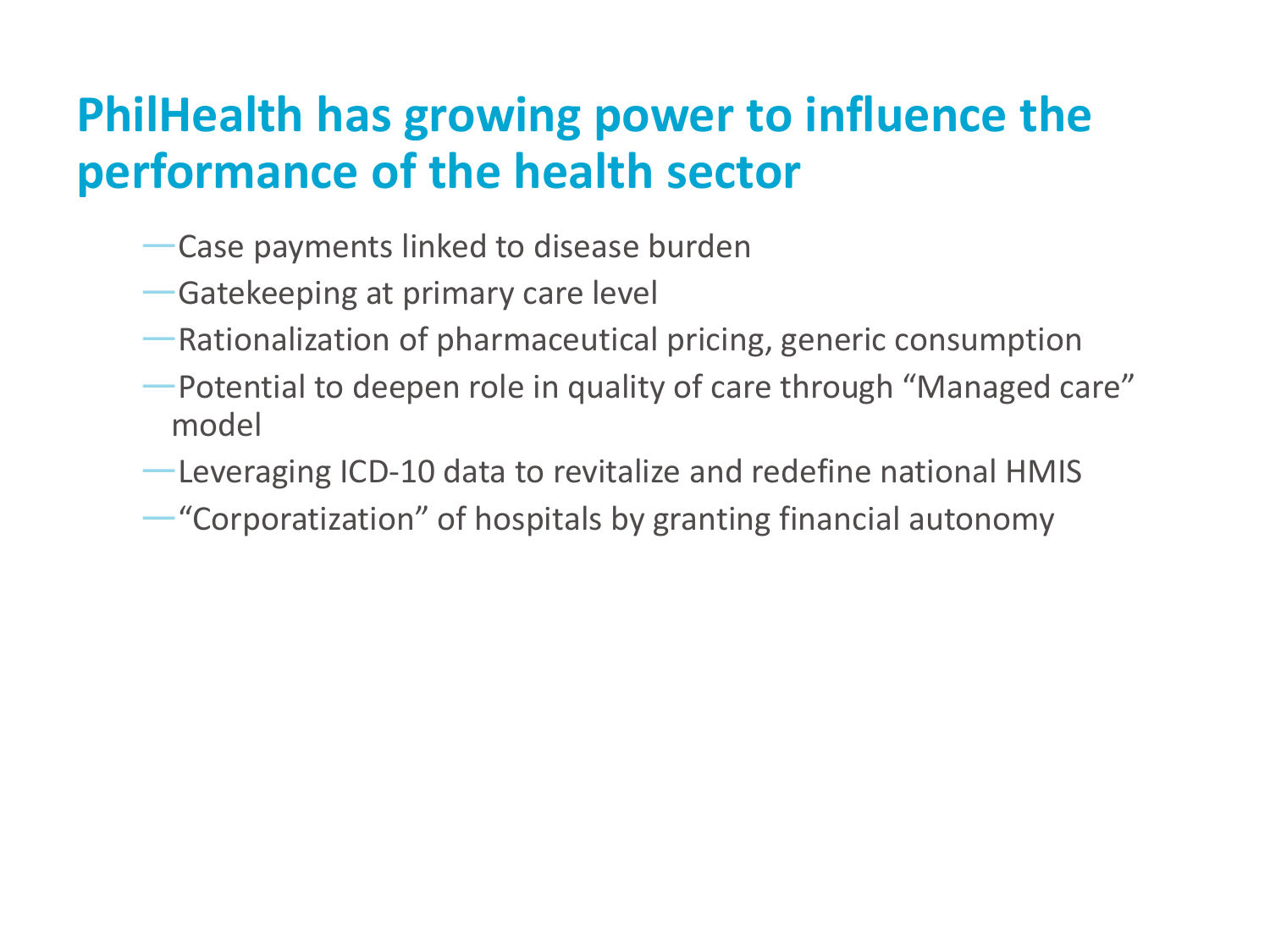# **Recommendation 1: Rationalize iGroup program to maximize enrollment**

- —Simplify to one iGroup category to offer single incentive package
- —Harmonize all benefits and policies across iGroup & IPP
- —Selectively work with large distributers, instead of smaller groups
- —Sweeten deal for distributers to expand coverage by allowing for rebranding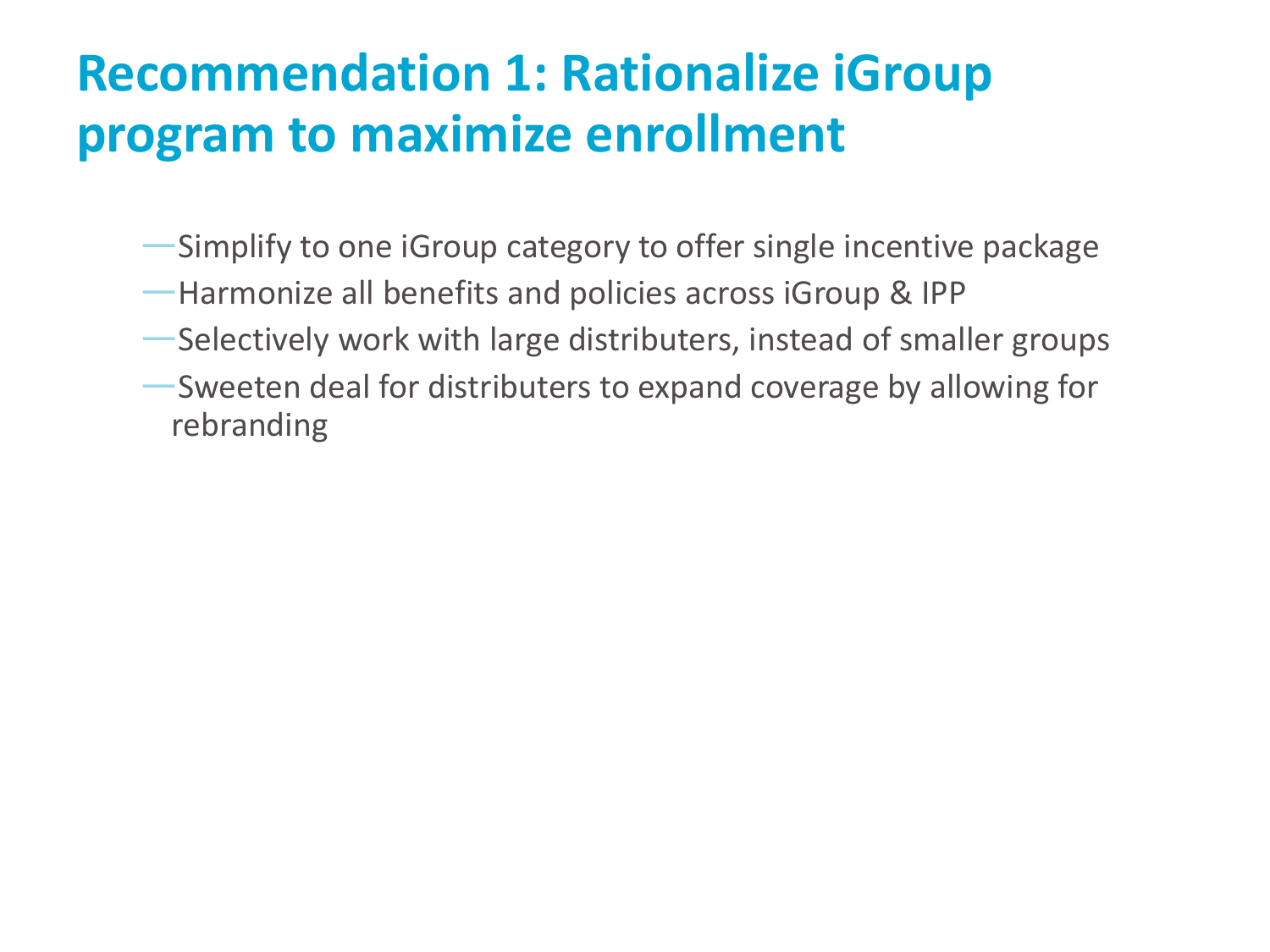#### **Work with limited number of large organizations for enrolment (18.5m)**

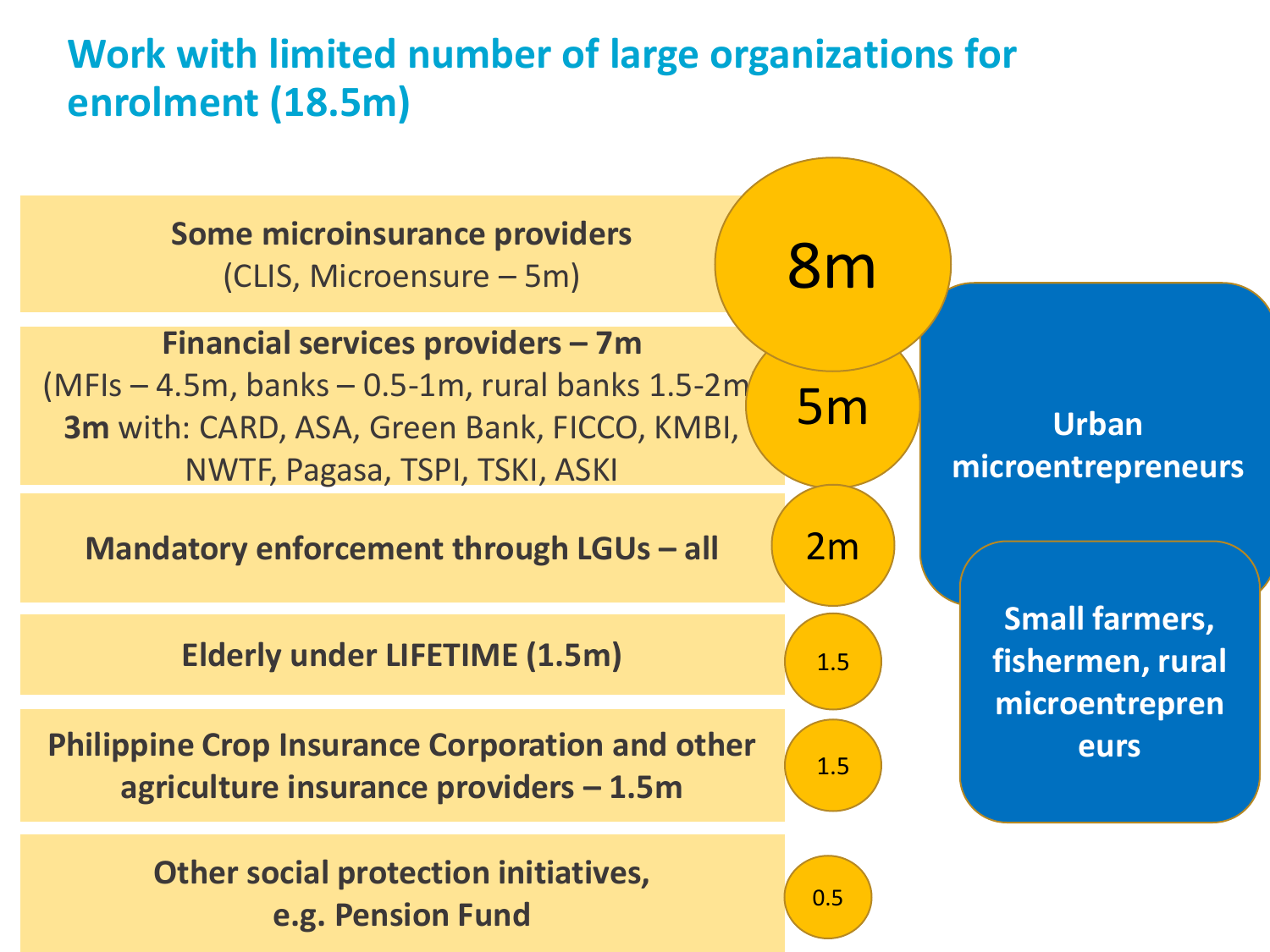#### **Recommendation 2: Develop comprehensive plan to improve premium continuity**

- —Develop coordinated plan with distributers for members transitioning out of their group
- —Assess impact of Philhealth policies on renewals
	- —Conduct assessment to determine impact of 3/6 rule on premium continuity
	- —Consider elimination of point of care enrollment
- —Assess possible incentives for renewal at all levels
	- —Consider renewal bonuses for distributers, LGU, PhilHealth local office
	- —SMS reminders to individuals
	- —Individual lotteries based on membership number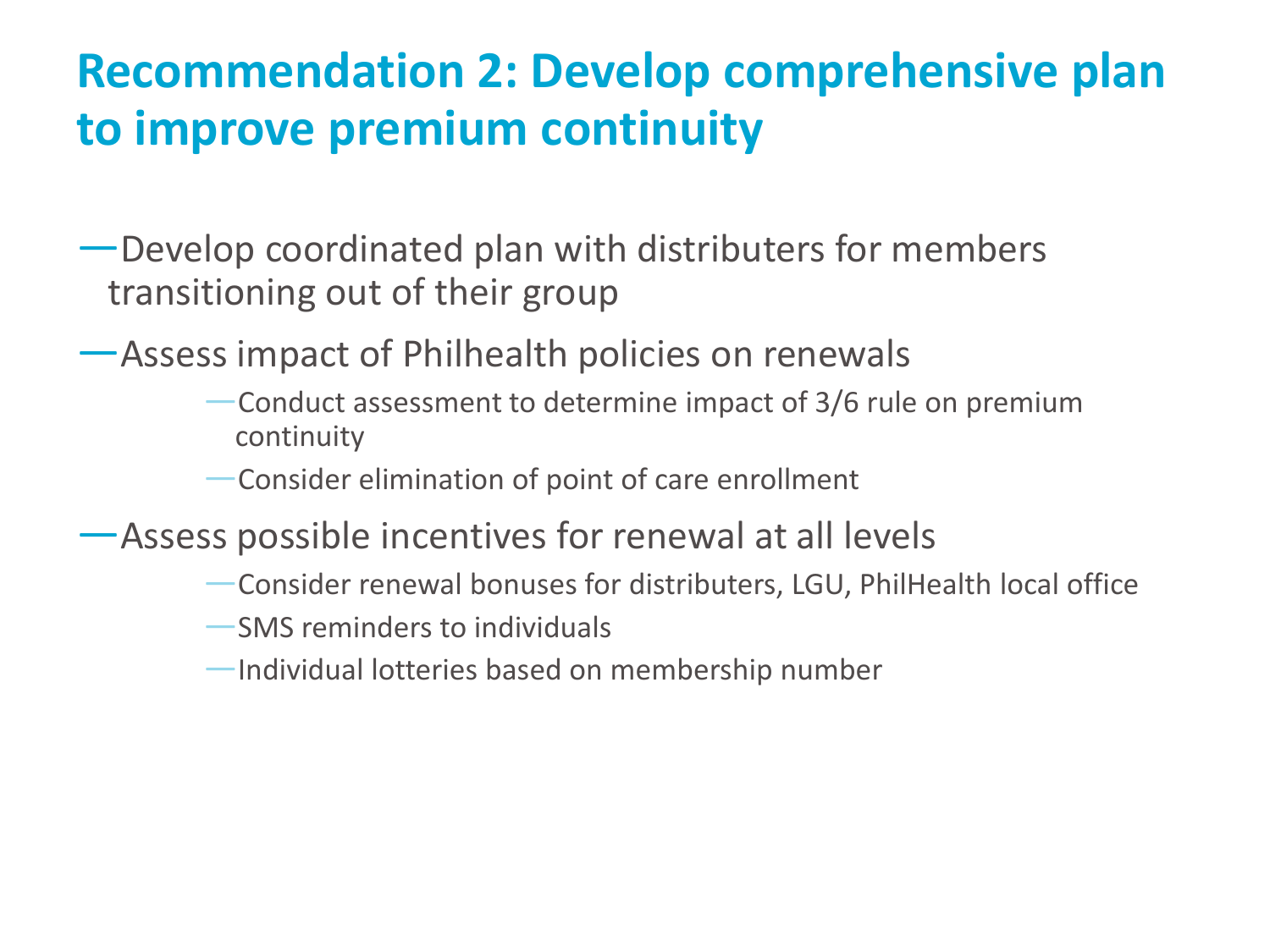### **Recommendation 3: Improve processes by focusing on strengths, outsourcing weaknesses**

- Enhance iGroup IT platform, or consider outsourcing if too complex
- Assessment to determine optimal systems for customer support, enrollment support, grievance, product promotion
	- Assess whether groups could be incentivized to provide 'servicing' beyond their own members
	- Assess capacity needs for Pcares & local offices to deal with emerging issues related to PhilHealth expansion
	- Improve member education by developing client-centered information materials
- Build dedicated vendor support capabilities within PhilHealth to provide adequate support to distributors